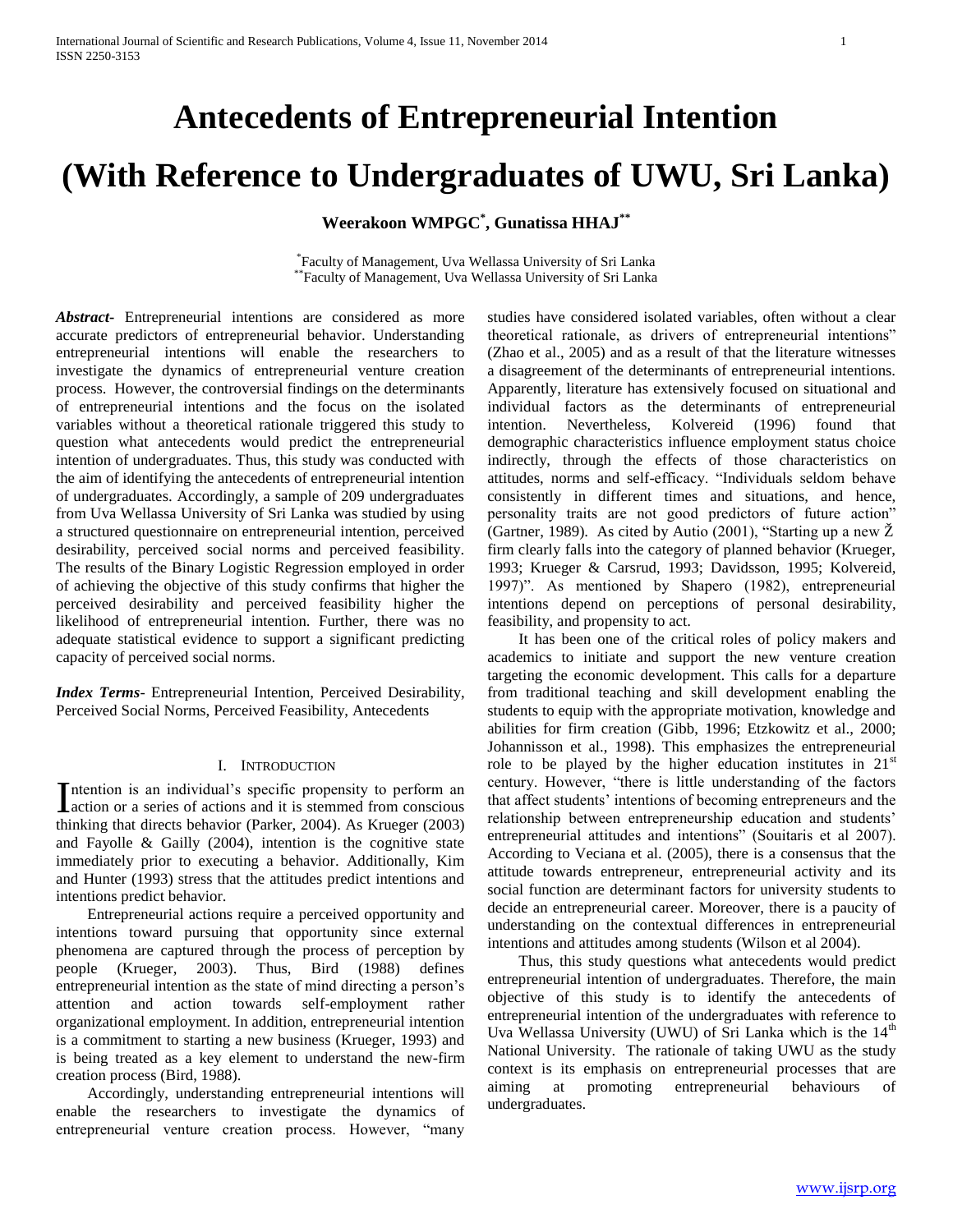#### II. LITERATURE REVIEW

 The literature supporting the research question raised in this study is summarized below. Accordingly, conceptualizations on entrepreneurial intention will be presented initially. Secondly, theoretical clarifications on the antecedents of entrepreneurial intention will be discussed based on the Theory of Planned Behaviour (TPB).

#### *A. Entrepreneurial Intention*

 Entrepreneurial intention is the proclivity or the potentiality of starting a new business (Uddin & Bose, 2012). Literature provides evidence on various ways of conceptualizing entrepreneurial intention. Such common forms include; "I intend to start my own business in the next 5-10 years" (Shapero  $\&$ Sokol, 1982); "Have you ever considered founding your own firm?" and "How likely do you consider it to be that within one (or five) years from now you'll be running your own firm?" (Davidsson, 1995); "How likely is it that you will start a new firm of your own or with friends?"(Autio et al., 2001); "What would you say is the probability to start your own business in the next 3 years?" (Audet, 2002), (Veciana et al., 2005) and (Urbano, 2006); "Do you think you'll ever start a business?" (Krueger, 2006); "Intent to start my own business in the near future" and "I intent to start my own business sometime in the future" (Zampetakis, 2008); and "How would you describe your situation of starting a business?"(Giagtzi, 2013). Reitan (1996) had used an index measure of intention based on short and long term intentions and on the tradeoff between running one's own firm, as opposed to being employed by someone.

 As cited by Arkarattanakul and Lee (2012), intention to act is considered as the most reliable predictor of actual behavior (Ajzen, 1991, 2001; Krueger, et al., 2000) and intentions necessitate the belief that the behavior is feasible and the belief that the behavior is desirable (Krueger, 2003). Entrepreneurial Event Theory (Shapero & Sokol, 1982) and TPB (Ajzen, 1991) can be considered as the main theoretical explanations on intentions in the literature. These intentions based models emphasize venture creation is stemmed from entrepreneurial intentions. However, according to Ajzen (1987; 2002), TPB is the most used model of conceptualizing the human intentions. Since starting up a new firm is considered as a planned behavior, TPB is well suited to the study of entrepreneurial behavior (Krueger, 1993; Krueger & Carsrud, 1993; Davidsson, 1995; Kolvereid, 1997) as cited by Autio et al., (2001).

 According to TPB, attitude toward the act (Perceived Desirability), subjective norms (Perceived Social Norms) and perceived behavioral control (Perceived Feasibility) are the three main attitudinal antecedents of entrepreneurial intentions. The following section is a conceptualization of these variables.

#### *B. Perceived Desirability*

 Individual's assessment of the personal desirability of creating a new venture is known as perceived desirability (Boyd & Vozikis, 1994). Shapero (1982) defined perceived desirability as the attractiveness of starting a business. Conceptualization of this construct has been done with different approaches such as creating indexes and asking the respondents to answer a questionnaire item straightforward manner. For instance, "How appealing is the idea of one day starting your own business?"  $(Audet, 2002)$ ; "How attractive you find the idea of starting your own business?" (Guerrero et al., 2008) and, "How favourable is

being an entrepreneur?"(Giagtzi, 2013) had been used while Zampetakis (2008) had employed a global perceived desirability item, "The idea of being an entrepreneur is very desirable for me". However, this study employed the five point Likert Scale item with five statements developed by Kolvereid and Isaksen (2006) adapting the original questionnaire of Gundry and Welch (2001), so as to measure the perceived desirability. Wang et al. (2011); Linan et al. (2005, 2011); and Giagtzi (2013) have identified a positive impact of perceived desirability on entrepreneurial intention. Accordingly,

### *H1: Higher the Perceived Desirability higher the likelihood of entrepreneurial intention*

#### *C. Perceived Social Norms*

 An individual's perceptions of what important people in an individual's life think about venture creation (Boyd & Vozikis, 1994). "The social norm measure is a function of the perceived normative beliefs of significant others, such as family, friends, and co-workers, weighted by the individual's motive to comply with each normative belief" (Elfving et al., 2009). Other studies (Kolvereid and Isaksen, 2006 and Souitaris et al., 2007) have asked for the stance of three important reference groups closest family, friends and other important people regarding the entrepreneurial career of the respondent. Since this study is based on undergraduates, the above questionnaire items have been adapted by incorporating the consensus of "lecturers" as a reference group omitting the "other important people" category of the original. However, perceived social norms have little explanatory power for entrepreneurial intentions as mentioned by Ridder (2008) and Autio et al., (2001). In contrast of that, Kennedy et al. (2003), Karimi (2012) and Engle et al., (2010) have found that the subjective norms positively related with entrepreneurial intentions. Thus,

 *H2: Higher the Perceived Social Norms higher the likelihood of entrepreneurial intention* 

#### *D. Perceived Feasibility*

 According to Boyd & Vozikis, (1994), perceived feasibility means the individual's perception on his or her ability to successfully initiate a new venture and it is said to be identical with self-efficacy. Self-efficacy is the individual's personal belief on his or her competence and it is a belief that he can do something specific (Bandura, 1977, 2001). As to Krueger et al., (2000), the notion of perceived self-efficacy is a proxy for feasibility perceptions. Thus, General Self Efficacy Scale developed by Schwarzer and Jerusalem (1995) was employed in this study to measure the perceived feasibility. Wang et al. (2011) have identified a positive impact of perceived feasibility on entrepreneurial intention. "Studies have found that selfefficacy influences entrepreneurial intention (Boyd and Vozikis, 1994; Krueger & Brazeal, 1994; Kuehn, 2008; Shane, 2003) as cited by Arkarattanakul & Lee (2012.) and Bandura (1977, 1986). In addition, Segal et al (2002) found that students with higher entrepreneurial self-efficacy had higher intentions to become self-employed. Further, Linan et al. (2005, 2011); and Giagtzi (2013) have found that there is a positive impact of perceived feasibility on entrepreneurial intention. Therefore,

 *H3: Higher the Perceived Feasibility higher the likelihood of entrepreneurial intention*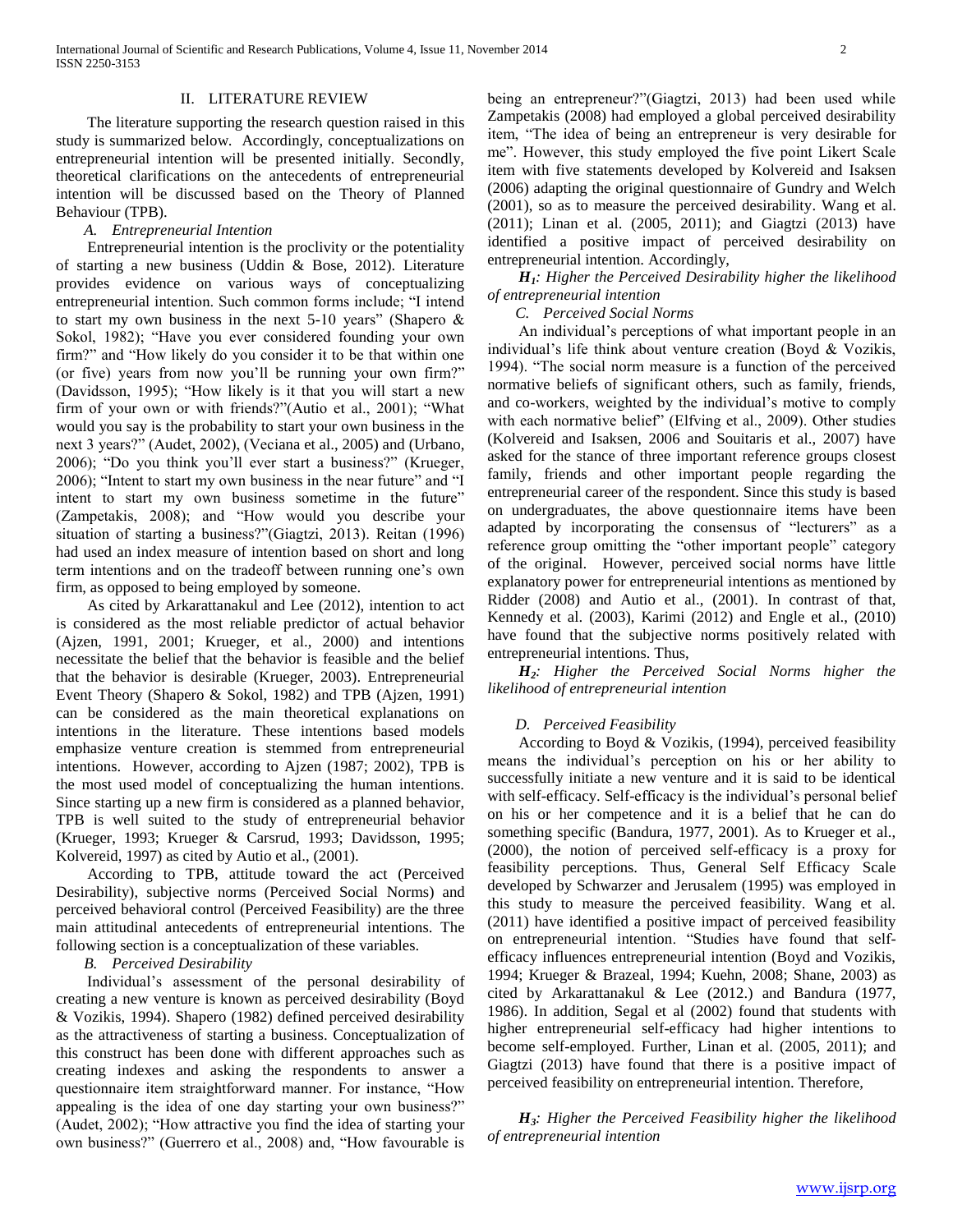Accordingly, the conceptual framework (Figure 1) can be established as follows.



**Figure 1 - Conceptual Framework**

#### III. RESEARCH METHODOLOGY

#### *A. Population and Sample of the Study*

 The population of this study was comprised with the final year undergraduates of UWU in the academic year 2013/2014. Accordingly, general intake is 50 students per batch of each degree programme and there are 11 degree programmes. Thus, the size of the population was 550 and a random sample of 50% from each batch was considered for the sample and intended sample size was 275. However, the emergent sample size was 209 due to the exclusion of incomplete questionnaires returned and the response rate was 76% accordingly.

*B. Data Collection* 

 Data were collected by using a structured questionnaire which was comprised with two main sections as follows (Table 1).

#### *C. Data Analysis*

 The descriptive statistics; frequencies and percentages and graphs and tabulation techniques were used to describe the profile information of the sample. In order to achieve the main objective of identifying the antecedents of entrepreneurial intention of undergraduates was mainly achieved by the Binary Logistics Regression specified below. Log (EI) = *β<sup>0</sup>* + β*1*PD + β*2*PSN + β*3*PF + ε

**Table 1 – Content of the Questionnaire** 

| $1$ ave $1 -$ content of the Question and |                                             |               |  |  |  |
|-------------------------------------------|---------------------------------------------|---------------|--|--|--|
| Part                                      | Content                                     | <b>Source</b> |  |  |  |
| Part A                                    | Profile<br>Information of<br>the respondent |               |  |  |  |

| Part B   |                        |                         |
|----------|------------------------|-------------------------|
| Sec. I   | Questionnaire          | Sokol,<br>(Shapero and  |
|          | items<br><sub>on</sub> | 1982)                   |
|          | entrepreneurial        |                         |
|          | intention              |                         |
| Sec. II  | Perceived              | General Self Efficacy   |
|          | Feasibility            | Scale - Schwarzer and   |
|          |                        | Jerusalem, 1995         |
| Sec. III | Perceived              | Kolvereid and Isaksen   |
|          | desirability           | (2006)                  |
| Sec.     | Perceived              | Kolvereid and Isaksen   |
| IV       | Social Norms           | (2006) and Souitaris et |
|          |                        | al. (2007)              |

#### IV. RESULTS AND DISCUSSION

The following section provides a brief account of the studied sample firstly and that will be followed by the interpretation and discussion of the outputs of Binary Logistic Regression employed so as to achieve the main objective of the study.

*A. Profile of the Sample* 

According to Figure 2, majority of the sample (114) is comprised with female undergraduates. In addition, 138 undergraduates are having an entrepreneurial intention. However, 51.4% of those who have an entrepreneurial intention are male undergraduates and the majority of those who have no entrepreneurial intention (66.2%) is comprised with female undergraduates.



**Figure 2 - Gender vs. Entrepreneurial Intention** 

 Ethnicity of the sample includes Sinhalese, Tamil and Muslim and Majority (87.1%) of the undergraduates is Sinhalese (Figure 3).



**Figure 3 - Composition of Ethnicity in the Sample**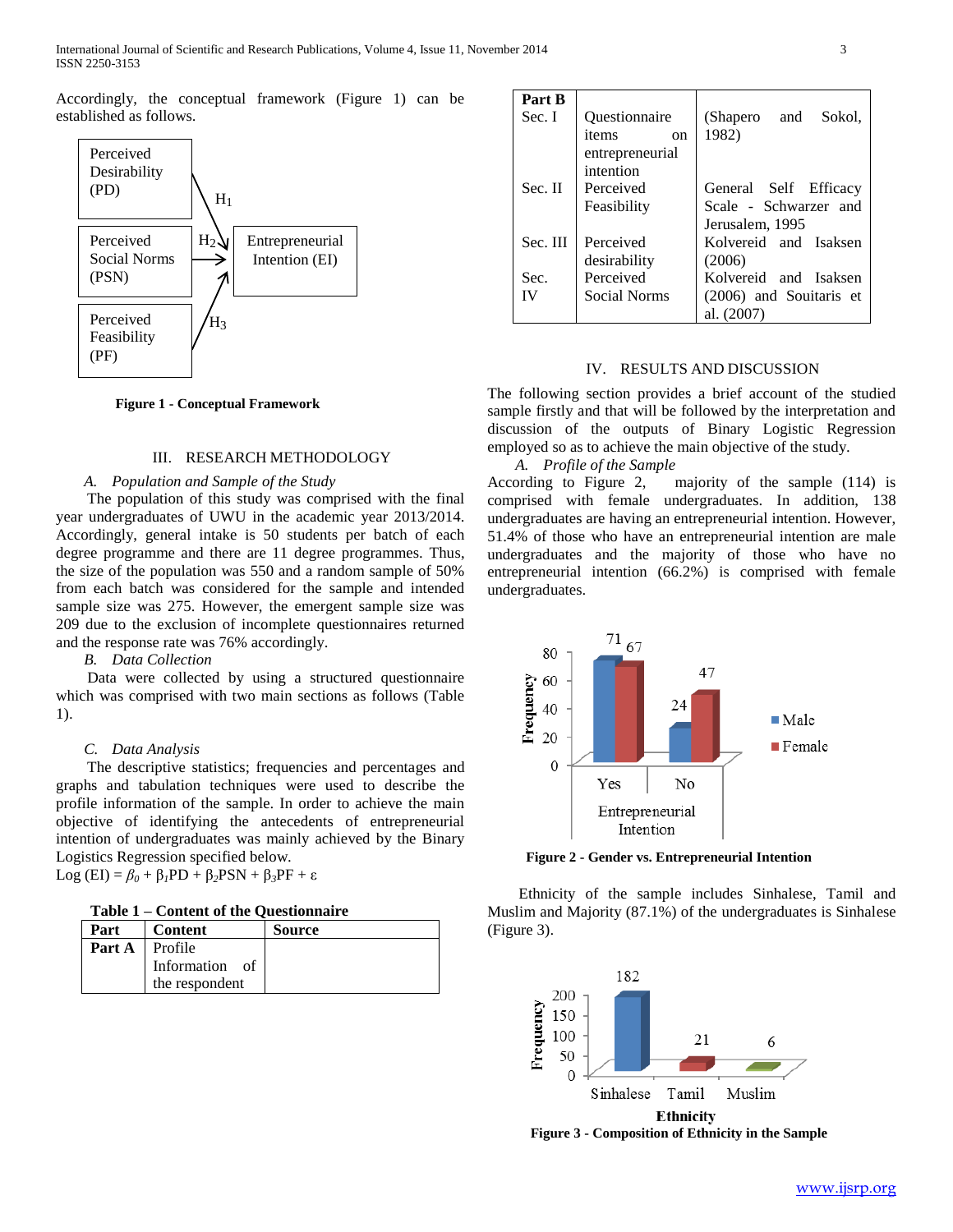Furthermore, respondents were asked to disclose whether they have the experience of their parents' business (EPB) and closest friends' business (CFB) and the frequencies are portrayed in the Figure 4 and Figure 5.



**Figure 5 - EPB vs. Entrepreneurial Intention**



**Figure 5 - CFB vs. Entrepreneurial Intention**

 Although the majority (145) of the undergraduates has no prior experience of their parents' business, 87 of them have an entrepreneurial intention (Figure 4). Interestingly, as to the Figure 5, closest friend of 107 undergraduates is having a business while the rest 102 undergraduates have no experience of his or her closest friends' business. In spite of having a prior experience of the closest friend's business, 56 undergraduates have an entrepreneurial intention.

### *B. Antecedents of Entrepreneurial Intention*

 The summary outputs of Binary Logistic Regression are presented below (Table  $2 - 5$ ).

**Table -2 Omnibus Tests of Model Coefficients**

|        |              | $Chi-$<br>square | df | Sig.  |
|--------|--------------|------------------|----|-------|
| Step 1 | Step         | 21.646           |    | 0.000 |
|        | <b>Block</b> | 21.646           |    | 0.000 |
|        | Model        | 21.646           | 3  | 0.000 |

**Table – 3 Model Summary**

| Step                                                                                                            | $-2$ Log<br>likelihood | $\cos \alpha$<br>Snell R<br>Square | Nagelkerke R<br>Square |  |  |  |
|-----------------------------------------------------------------------------------------------------------------|------------------------|------------------------------------|------------------------|--|--|--|
|                                                                                                                 | $246.227$ <sup>a</sup> | 0.098                              | 0.136                  |  |  |  |
| <i>i.</i> Estimation terminated at iteration number 4 because<br>parameter estimates changed by less than .001. |                        |                                    |                        |  |  |  |

| Table – 4 Hosmer and Lemeshow Test |
|------------------------------------|
|------------------------------------|

| <b>Step</b> | Chi-square |        | u. | Sig.  |  |
|-------------|------------|--------|----|-------|--|
|             |            | 11.743 |    | 0.163 |  |

 As to the Table-2, Omnibus Tests of Model Coefficients' Chi-square value is significant at P<0.05. Thus, it implies that there is a statistically significant improvement in the model with compared to the "null model". This was traceable from the classification accuracy of the null model (66%) and the populated model (71.8%). In addition, explanatory capacity of the model is varying from 9.8% to 13% (Table -3). The insignificant (P>0.05) Chi-square value of Hosmer and Lemeshow Test (Table- 4) confirms that the model is fitted well. According to the Table - 5, the Wald Statistics is significant only in the cases of Perceived Feasibility and Perceived Desirability confirming that entrepreneurial intention is predicted only by these two independent variables. Thus, Binary Logistic Regression equation can be estimated as follows.

Entrepreneurial Intention  $=$  - 3.72 +0.060 Perceived Feasibility + 0.146 Perceived Desirability

|                                                                                                                 |                                     | B         | S.E.      | Wal<br>d  | df | Sig.      | Exp<br>(B) |
|-----------------------------------------------------------------------------------------------------------------|-------------------------------------|-----------|-----------|-----------|----|-----------|------------|
| d<br>Step                                                                                                       | Perceived<br>Feasibilit             | 0.06      | 0.02<br>5 | 5.86      | 1  | 0.01<br>5 | 1.06<br>2  |
|                                                                                                                 | Perceived<br>Social<br><b>Norms</b> | 0.00<br>5 | 0.02<br>3 | 0.04<br>9 | 1  | 0.82<br>5 | 1.00<br>5  |
|                                                                                                                 | Perceived<br>Desirabili<br>ty       | 0.14<br>6 | 0.04      | 12.7      | 1  | 0.00      | 1.15       |
|                                                                                                                 | Constant                            | 3.72      | 1.16<br>8 | 10.1<br>3 | 1  | 0.00      | 0.02       |
| a. Variable(s) entered on step 1: Perceived Feasibility,<br>Perceived Social Norms, and Perceived Desirability. |                                     |           |           |           |    |           |            |

**Table – 5 Variables in the Equation**

 Hence, one unit increase in perceived feasibility and perceived desirability increases the probability of entrepreneurial intention of starting a business by odds of 0.060 and odds of 1.046 respectively when other things are constant. Additionally, the insignificant Wald statistics for perceived social norms implies that it is not a statistical predictor of entrepreneurial intention.

 Social Norms might not be considered by the undergraduates when they are highly confident in their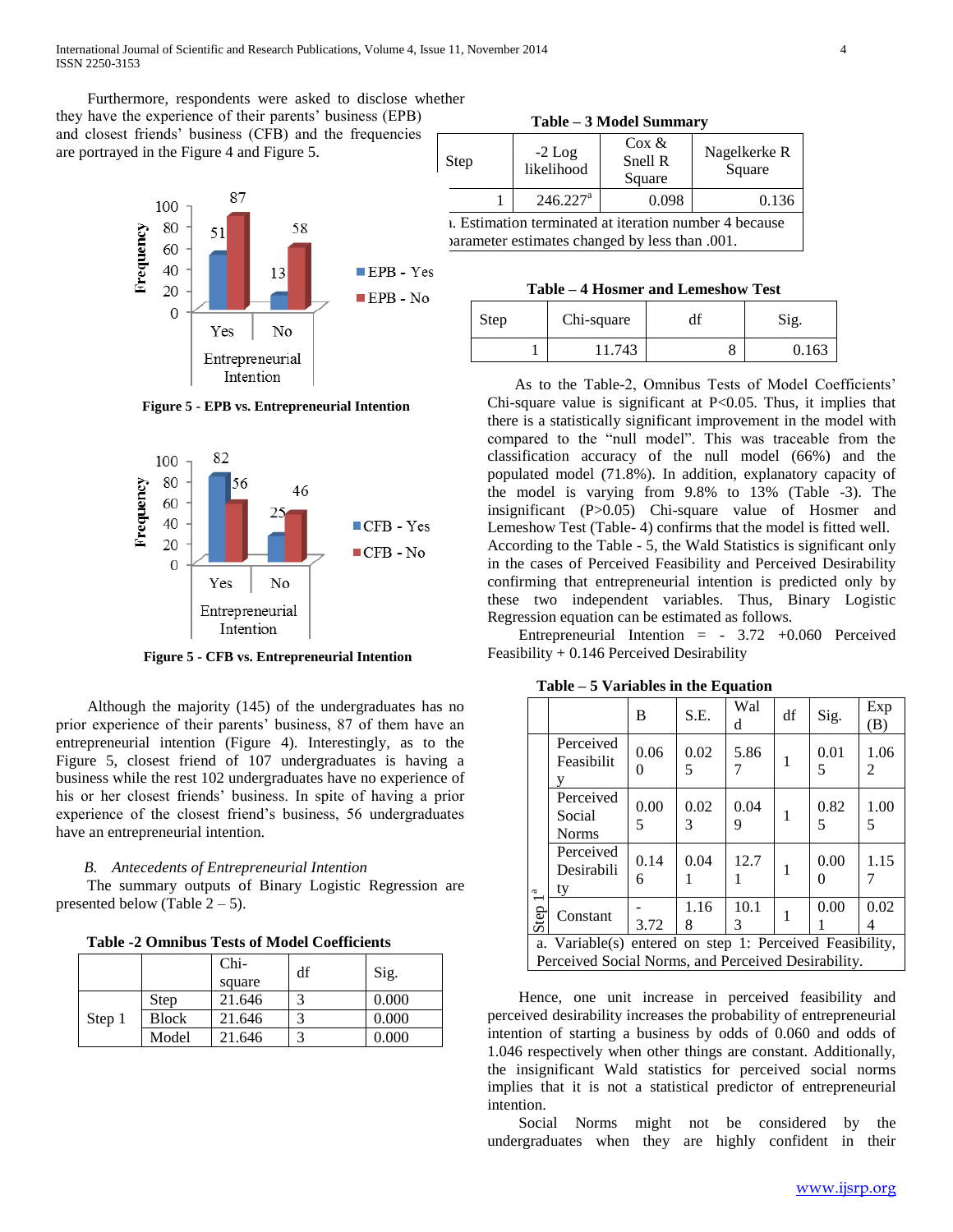competencies. This might be true for UWU undergraduates as there is a higher emphasis on entrepreneurial skill development in the curricular enabling the students to have a higher confidence in their self-efficacy. Further, the influence of technological advancement might increase the perceived desirability and feasibility and thereby a less sensitivity on social norms. "Young people make entrepreneurial career decisions more based on personal (attitudes, self-efficacy) rather than social (subjective norm) considerations" (Autio et al., 2001; Krueger et al., 2000). Further, after analyzing sixteen research works, Ajzen (1991) has found that perceived social norms tend to be a very weak contributor to the entrepreneurial intentions as cited by Linan et al. (2005). Further, the relevance of social norms may vary depending on cultural contexts. (McGrath & MacMillan, 1992; Davidsson & Wiklund, 1997; Krueger & Kickul, 2006). It is to be noted that as a result of cultural diffusion with the globalization, there might be a low concern for social norms.

#### V. CONCLUSIONS AND SUGGESTIONS

 This study was conducted with the aim of identifying the antecedents of entrepreneurial intention by taking a sample of 209 undergraduates from UWU of Sri Lanka. The majority of the studied sample (66%) had an entrepreneurial intention. The findings related to the main objective support the first and third hypotheses established in this study:

 *H1: Higher the Perceived Desirability higher the likelihood of entrepreneurial intention*

 *H3: Higher the Perceived Feasibility higher the likelihood of entrepreneurial intention*

 These findings are compatible with the findings of Wang et al. (2011); Linan et al. (2005, 2011); and Giagtzi (2013). However, there was no adequate evidence to support the second hypothesis;

 *H2: Higher the Perceived Social norms higher the likelihood of entrepreneurial intention*

 This finding complies with the findings of Ridder (2008) Armitage & Connor (2001) and Autio et al., (2001) mainly.

 All in all, what makes clear is that there is a higher need of changing the attitudes of undergraduates aiming to cultivate a higher perception on desirability and feasibility. In order of achieving this goal, it is one of the vital responsibilities of higher education institutes to design their curricular in such a way that further the self- efficacy of entrepreneurial actions and positive attitude on entrepreneurship among undergraduates. Accordingly, the future research can focus on the factors which would increase the perception on feasibility and desirability of undergraduates.

#### **REFERENCES**

- [1] Ajzen, I. (1987). Attitudes, traits, and actions: Dispositional prediction of behavior in personality and Social Psychology. Advances in Experimental Social Psychology, 20(1), 1-63.
- [2] Ajzen, I. (1991). The theory of planned behavior. Organizational Behavior and Human Decision Processes, 50(2), 179-211.
- [3] Ajzen, I. (2001). Nature and operation of attitudes. Annual review of psychology, 52(1), 27-58.
- [4] Ajzen, I. (2002). Perceived behavioral control, self-efficacy, locus of control, and the theory of planned behavior. Journal of Applied Social Psychology, 32(4), 665–683.
- [5] Arkarattanakul, N., & Lee, S.M. (2012). Determinants of Entrepreneurial Intention among Participants of the New Entrepreneurs Creation Program in Thailand. Proceedings from Bangkok University Research Conference, Bangkok
- [6] Armitage, C. J., & Conner, M. (2001). Efficacy of the theory of planned behaviour: A meta‐analytic review. British Journal of Social Psychology, 40(4), 471-499.
- [7] Audet, J. (2004).A Longitudinal Study of the Entrepreneurial Intentions of University Students. Journal of Small Business & Entrepreneurship, 17(3), 221-238.
- [8] Autio, E., Keeley, H., Klofsten, R., Parker, G., & Hay, M. (2001). Entrepreneurial intent among students in Scandinavia and in the USA. Enterprise and Innovation Management Studies, 2(2), 145-160.
- [9] Bandura, A. (1986), The Social Foundations of Thought and Actions, New Jersey: Prentice Hall.
- [10] Bandura, A. (1997): Self-efficacy: The exercise of control, Freeman, New York.
- [11] Bird, B. (1988). Implementing entrepreneurial ideas: The case for intention. Academy of Management Review, 13(3), 442-453.
- [12] Boyd, N. G., & Vozikis, G. S. (1994). The influence of self-efficacy on the development of entrepreneurial intentions and actions. Entrepreneurship theory and practice, 18, 63-63.
- [13] Davidsson P, & Wiklund, J. (1997) Values, beliefs and regional variations in new firm formations rate. Journal of Economic Psychology. 18: 179–199
- [14] Davidsson, P. (1995). Determinants of entrepreneurial intentions. Paper prepared for the RENT IX Workshop, Piacenza, Italy, 1-31.
- [15] Elfving, J., Brännback, M., & Carsrud, A. (2009). Toward a contextual model of entrepreneurial intentions. In Understanding the entrepreneurial mind (pp. 23-33). Springer New York.
- [16] Etzkowitz, Henry, Webster A., Gebhardt C., & Terra, B.R.C., (2000). "The future of the university and the University of the Future: evolution of ivory tower to entrepreneurial paradigm." Research Policy 29:313-330.
- [17] Fayolle, A. & Gailly, B., (2004, July). "Using the theory of planned behaviour to assess entrepreneurship teaching programs: a first experimentation", IntEnt2004 Conference, Naples (Italy).
- [18] Gartner, W. B. (1989). Some suggestions for research on entrepreneurial traits and characteristics. Entrepreneurship Theory and Practice, 14(1), 27- 38.
- [19] Giagtzi, Z., (2013) How perceived feasibility and desirability of entrepreneurship influence entrepreneurial intentions: A comparison between southern and northern European countries, (Unpublished Master thesis), Erasmus School of Economics, Rotterdam
- [20] Gibb, A. A. (1996). "Entrepreneurship and Small Business Management: Can We Afford to Neglect Them in the Twenty-First Century Business School?". British Journal of Management. 7:309-321.
- [21] Guerrero, M., Rialp, J., & Urbano, D. (2008). The impact of desirability and feasibility on entrepreneurial intentions: A structural equation model. International Entrepreneurship and Management Journal, 4(1), 35-50.
- [22] Gundry, L. K., & Welsch, H. P. (2001). The ambitious entrepreneur: high growth strategies of women-owned enterprises. Journal of Business Venturing, 16(5), 453-470.
- [23] Johannisson, Bengt, Handström, H., & Rosenberg. J. (1998). "University training for entrepreneurship: an action frame of reference." European Journal of Engineering Education 23:477-496.
- [24] Karimi, S., Biemans, H. J., Lans, T., Mulder, M., & Chizari, M. (2012). The Role of Entrepreneurship Education in Developing Students' Entrepreneurial Intentions. Proceedings of WICaNeM, 22.
- [25] Kennedy, J., Drennan, J., Renfrow, P., & Watson, B. (2003, September). Situational factors and entrepreneurial intentions. In 16th Annual Conference of Small Enterprise Association of Australia and New Zealand (Vol. 28). University of Ballarat.
- [26] Kim, M. S., & Hunter, J. E. (1993). Relationships among Attitudes, Behavioral Intentions, and Behavior A Meta-Analysis of Past Research, Part 2.Communication research, 20(3), 331-364.